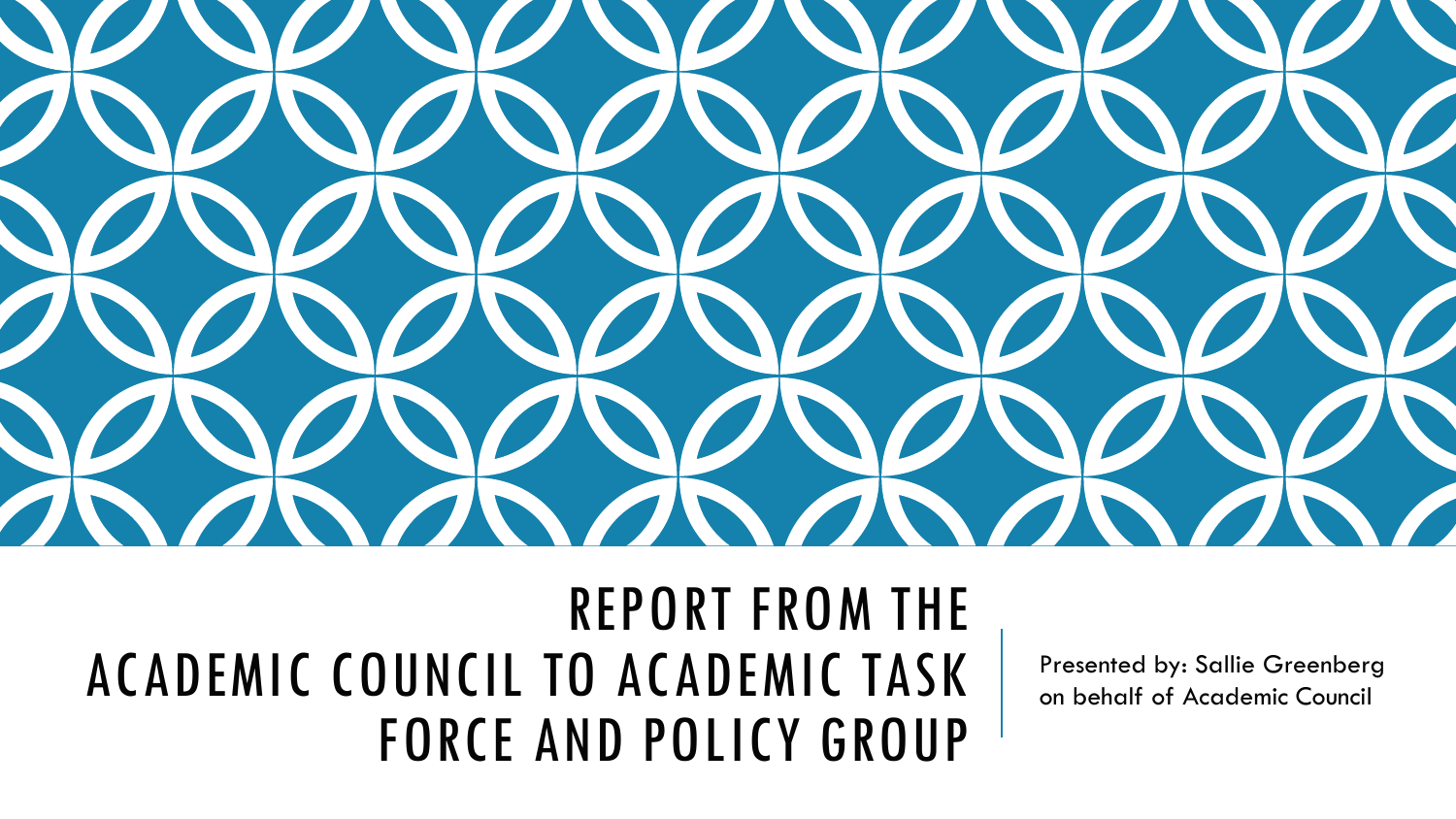## WHAT IS THE ACADEMIC COUNCIL?

#### **Academic Council**

•Established by the CSLF Academic Task Force following the 2015 Ministerial Meeting

- •Comprised of representatives from institutes and universities in CSLF member countries
- •Serves in advisory capacity to the Task Force
- •First meeting held in June 2016 as part of the CSLF Mid-Year Meeting in London, regular conference calls

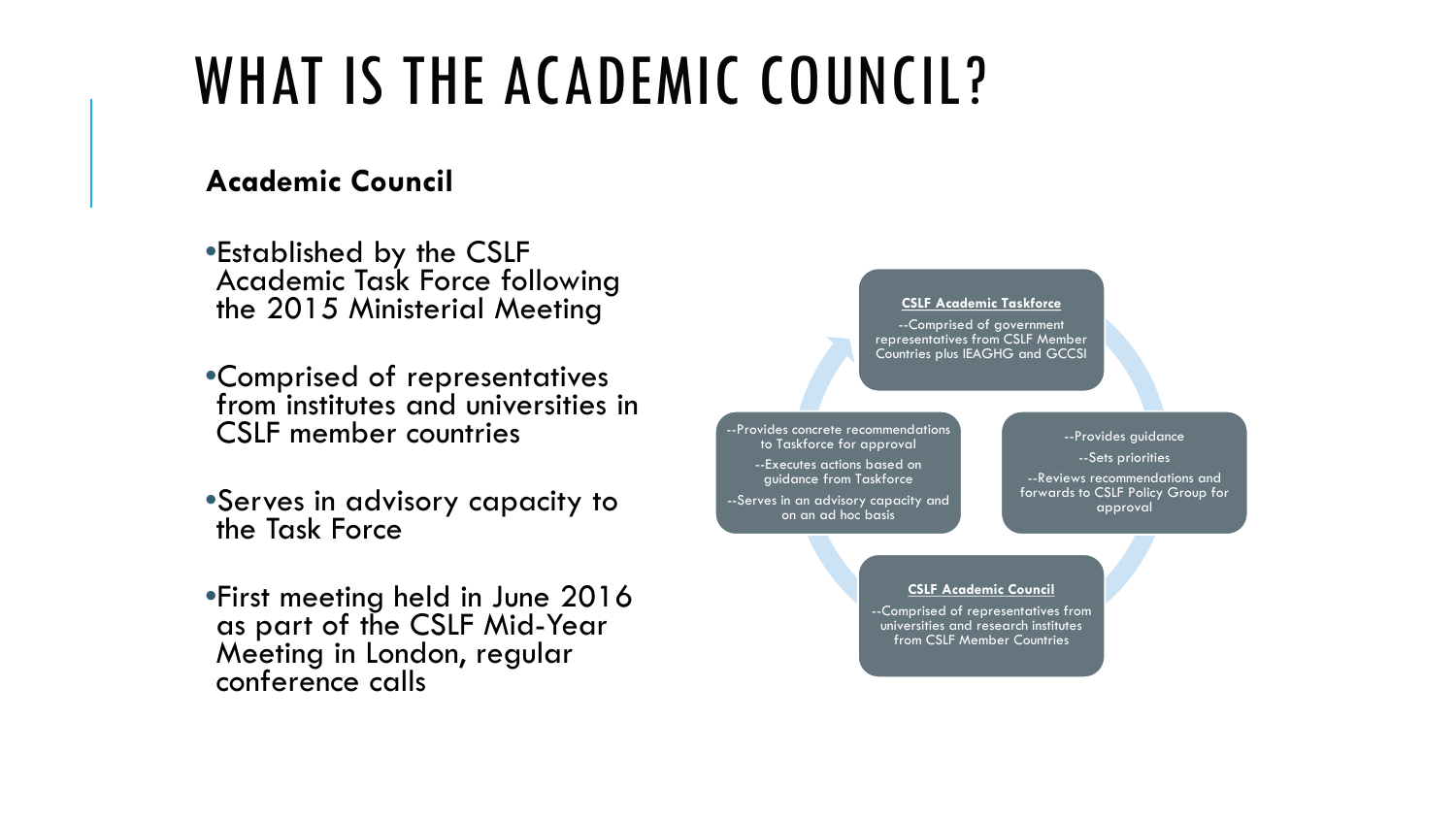# ACADEMIC COUNCIL GOALS AND AREAS OF **FOCUS**

Goals:

- Identify academic research linkages with CSLF Technical Group and Policy Group priorities
- Determine where and how CSLF can help leverage international collaborations, student exchanges, networks and funding opportunities to further CSLF goals
- Finalize Plan of Action leading to 2017 CSLF Ministerial Meeting

Areas of Focus:

- 1. Student training, practical learning, and curriculum development
- 2. Communications and outreach
- 3. Academic community and capacity building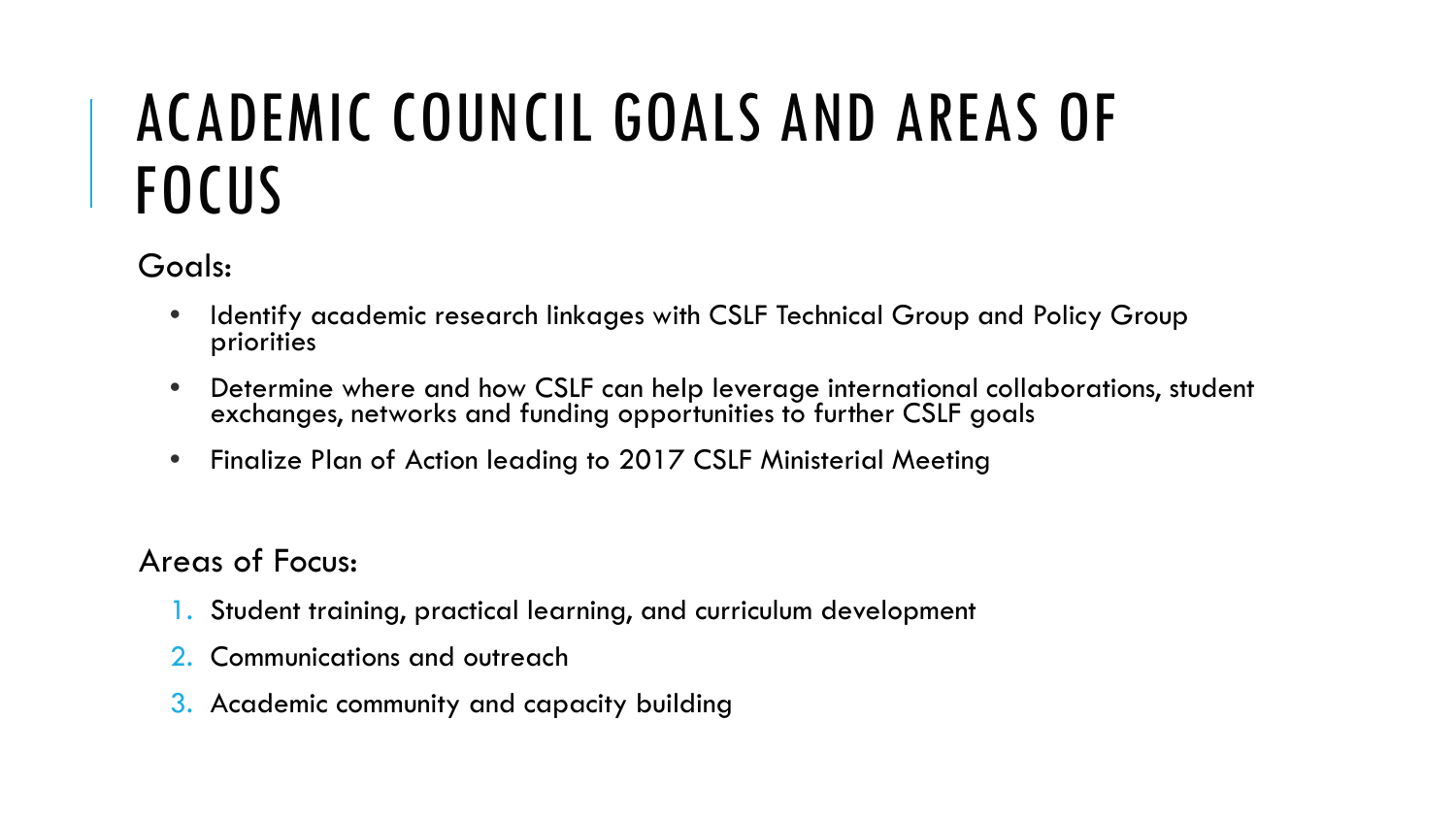# AREA 1: STUDENT TRAINING, PRACTICAL LEARNING, AND CURRICULUM DEVELOPMENT

Goal: Provide a forum through which academics can contribute in educating researchers, academics, industry and the public through sharing resources.

Objective: Create well-organized, accessible resources that can be leveraged towards capacity building by disseminating concepts, theory, and case studies that build the knowledge foundation for CCS.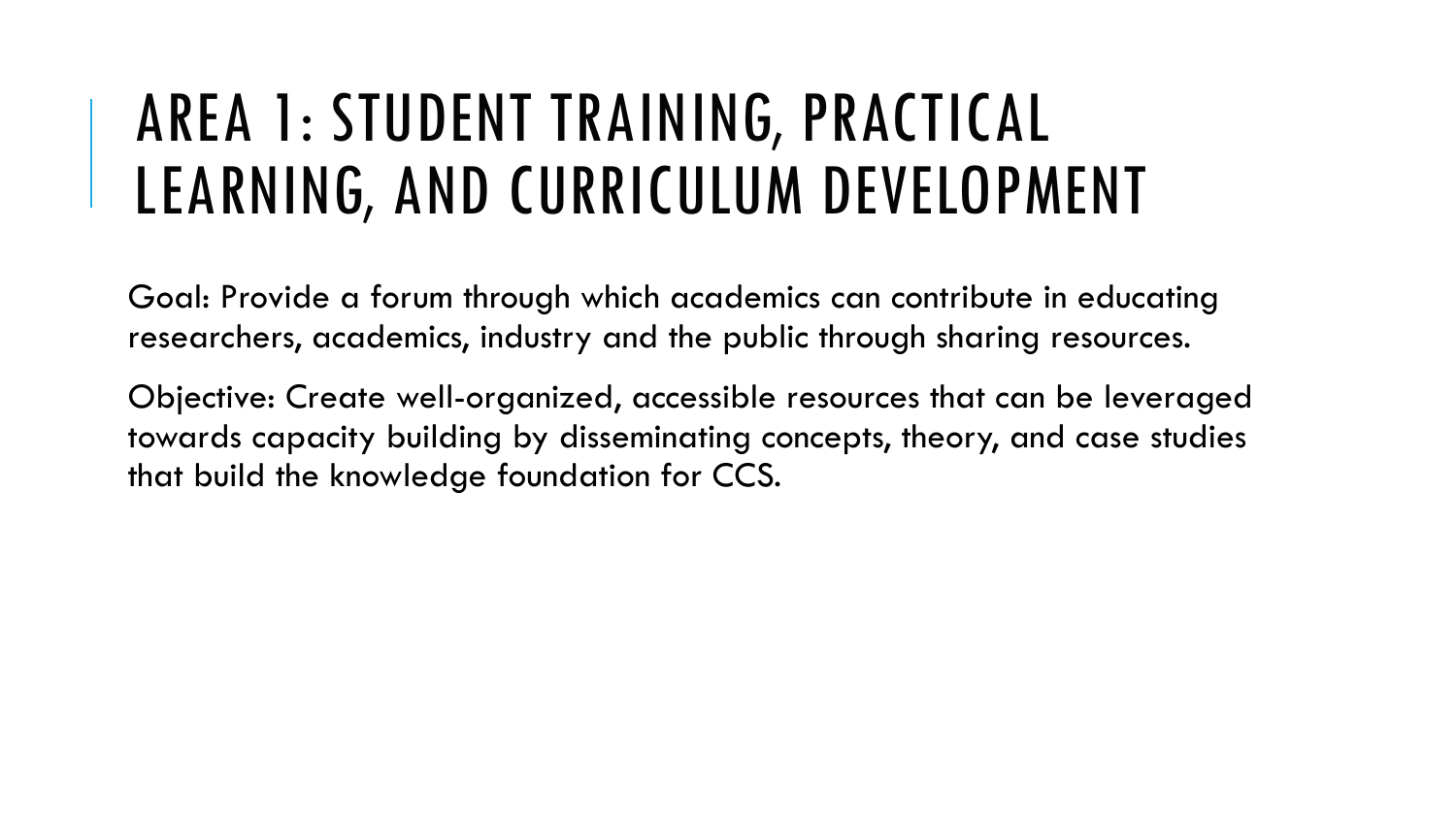#### STUDENT TRAINING, PRACTICAL LEARNING, AND CURRICULUM DEVELOPMENT

Key Recommendations:

- **Update Baseline Survey and Plan of Action** to include input from ALL CSLF Member Countries prior to the 2017 CSLF Mid-Year Meeting
- **Conduct a gap analysis** on CCS post-graduate course mapping and summer school programs, leveraging ongoing work under the Trilateral CCS Initiative (Canada, Mexico, and the United States)
- **Identify existing modularized content** for CCS knowledge sharing and education for broad dissemination and develop new modularized content, as needed
- Request CSLF Member Countries **identify existing internships** with applicability to CCS and provide information to the Secretariat prior to the 2017 CSLF Mid-Year Meeting
- Request CSLF Member Countries' government organizations **consider hosting interns** to expose them to CCS policy and technical perspectives of the respective countries
- Request CSLF stakeholder community to **identify internship opportunities,** with an emphasis on exposure to and/or **hands-on experience at operational CCS sites.**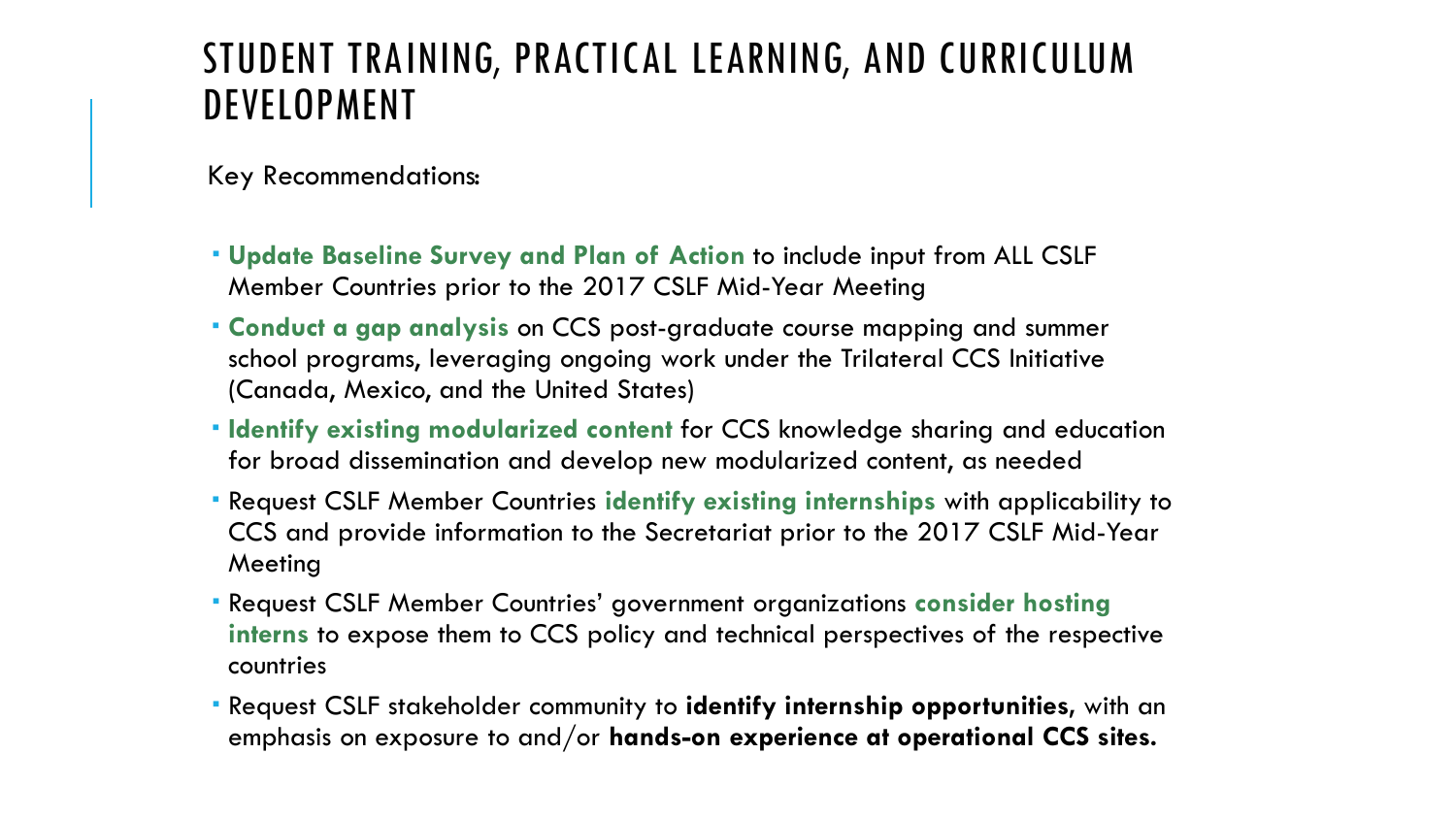# AREA 2: COMMUNICATIONS AND OUTREACH

Goal: Develop a 'one-stop' resource for storing and advertising postgraduate academic opportunities around the world.

Objective: Increase in the level of collaboration, as contributors are kept up to date with active research in foreign institutes.

#### Key Recommendations:

- **Build website** page under CSLF website on academic resources
- **Create linkages** to student training, practical learning, and curriculum development assets
- **Post videos** from CSLF meetings and CCS workshops, in addition to relevant course materials for the meetings and workshops
- Request CSLF Member Countries to **provide information on international funding opportunities**
- Request CSLF Member Countries' **identify a point of contact** for country-specific updates to the website
- Enable academics to register as an academic (instead of a stakeholder) on the CSLF website
- Fund an annual academics event based on International CCS Academic Summit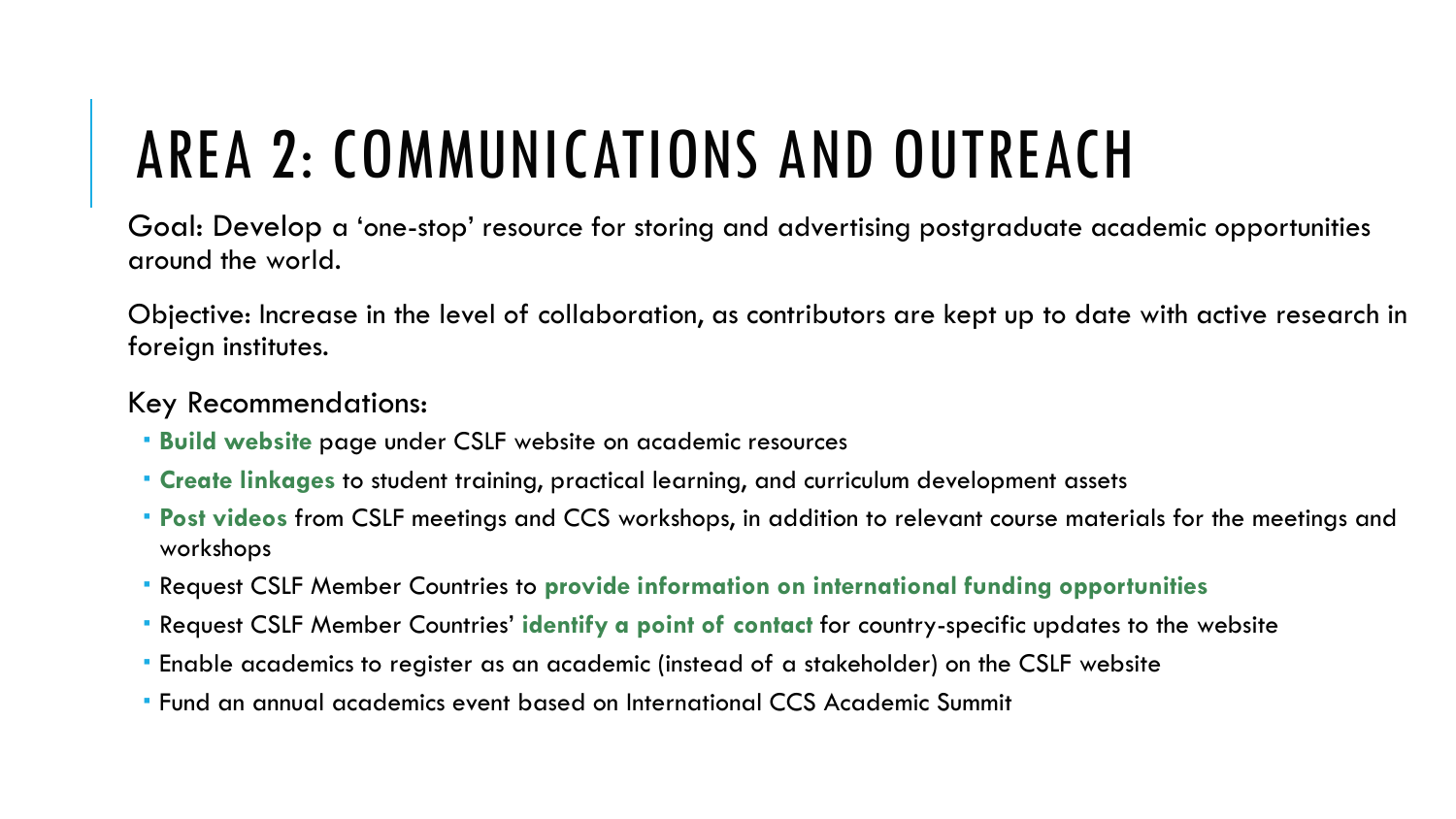# COMMUNICATIONS AND OUTREACH

Website addresses key recommendations <https://www.cslforum.org/cslf/Resources/Academic>

Webinar Series Launched: Carbon Sequestration Leadership Forum:

- Quarterly webinar series started 26 April 2017
- **E** Collaboration with CSLF and Global CCS Institute
- First in Series: CCUS in the United Arab Emirates: Status and Potential by Associate Professor Mohammad Abu Zahra from the Masdar Institute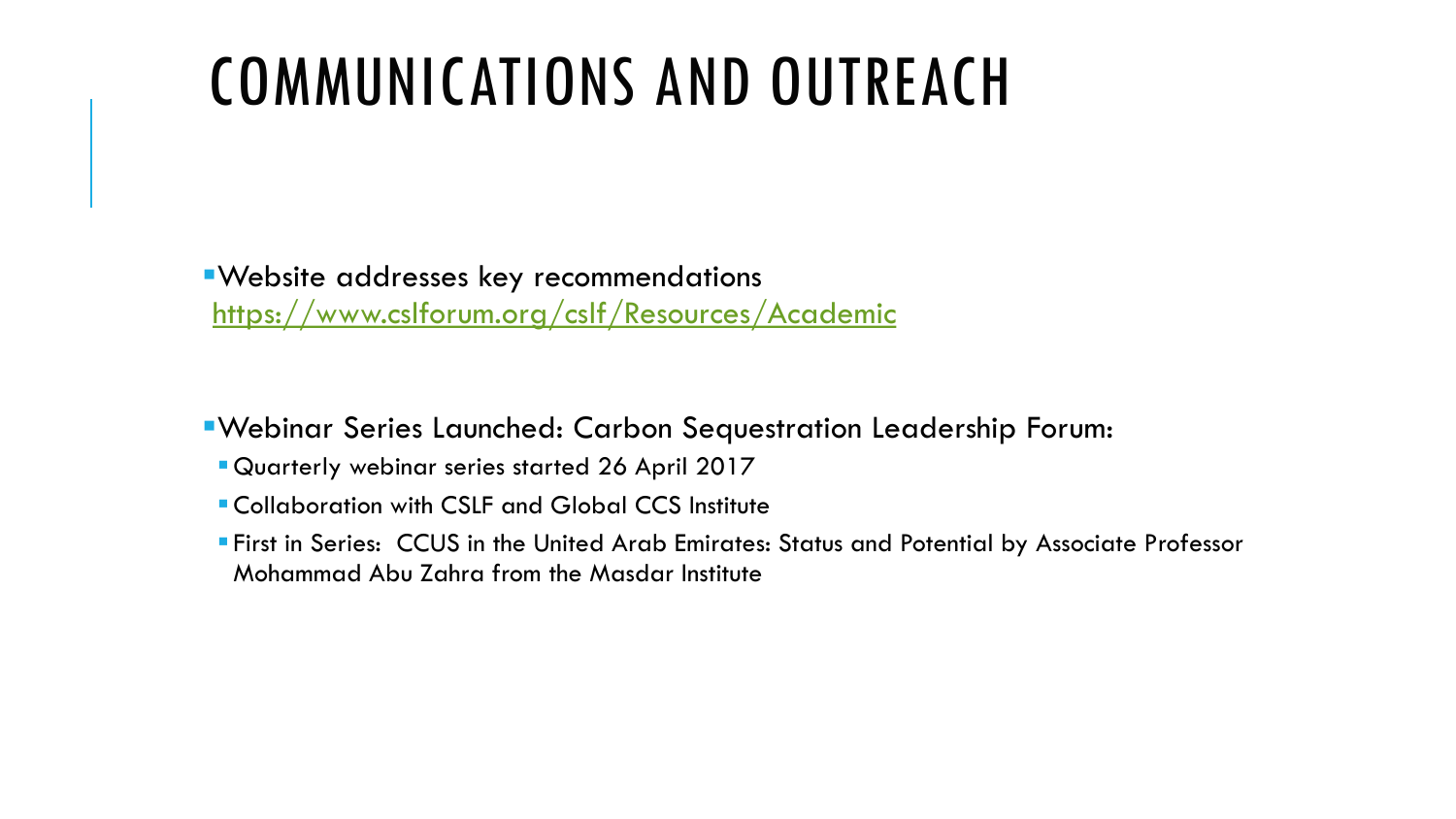### AREA 3: ACADEMIC COMMUNITY AND CAPACITY BUILDING

Goal: Provide academic forum for knowledge sharing and capacity building among CSLF Member Countries. Capitalize on demonstrations, projects, and fully operational plants that showcase CCS technologies.

Objective: Observe and learn from CCS activities in CSLF Member Countries CCS activities through experiential learning such as study tours of project sites and plants where visitors can learn directly from plant operator and take this knowledge with them.

Key Recommendations:

- Create, evaluate, and **refine stakeholder engagement strategy and communications plan**
- Work with Capacity Building Governing Council on **recommendations for capacity building**  moving forward
- Request CSLF Member Countries **consider development and hosting of study tours** for developing countries (potentially outside of CSLF membership) with engagement and organization by the academic community
- **Host webinars** via CSLF for capacity building
- Develop **stakeholders' guidelines and engagement objectives** document for use by CSLF Member Countries' Stakeholders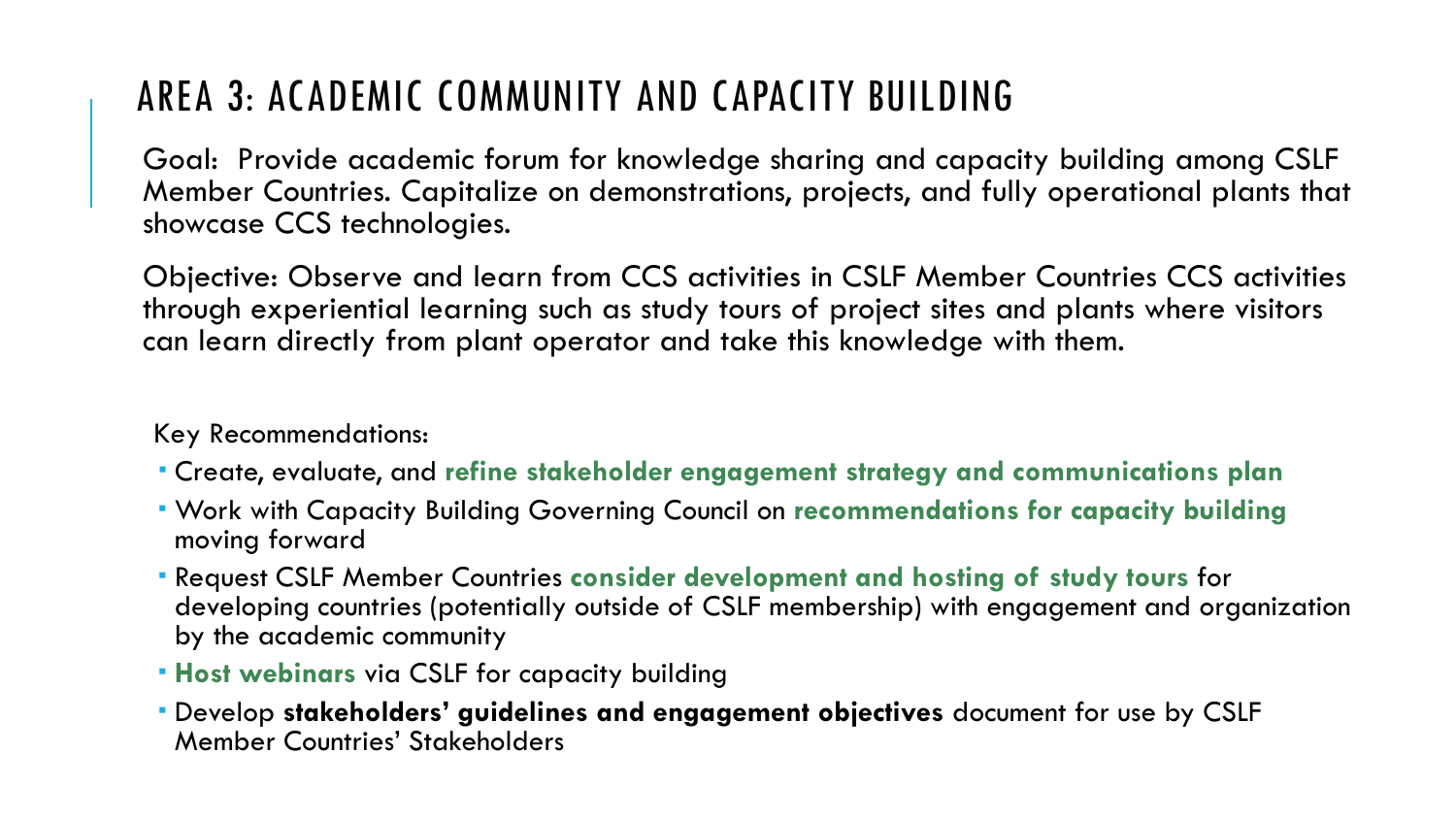# ACADEMIC COMMUNITY AND CAPACITY BUILDING

Community Stakeholder Engagement Processes (analysis, evaluation, refinement)

- a. Capacity building
	- Potential stakeholder pathway leading to capacity building for member countries and nonmember countries to encourage participation in CSLF
	- **Exploring coordination with Capacity Building Governing Council for proactive approach**
	- **Information source through website**
- b. Study tour facilitation (North American Example)
	- **Developing white paper on "good" practices for study tours**
	- US-Canada developing multi-thread example of established study tours
	- Strong linkages between capacity building and study tours
- c. Community stakeholder engagement guidelines
	- Resource list of good practices and overall information on stakeholder engagement best practices posted to website
	- Proposing a CSLF-led member country stakeholder consultation process based on 10 years of international project experience